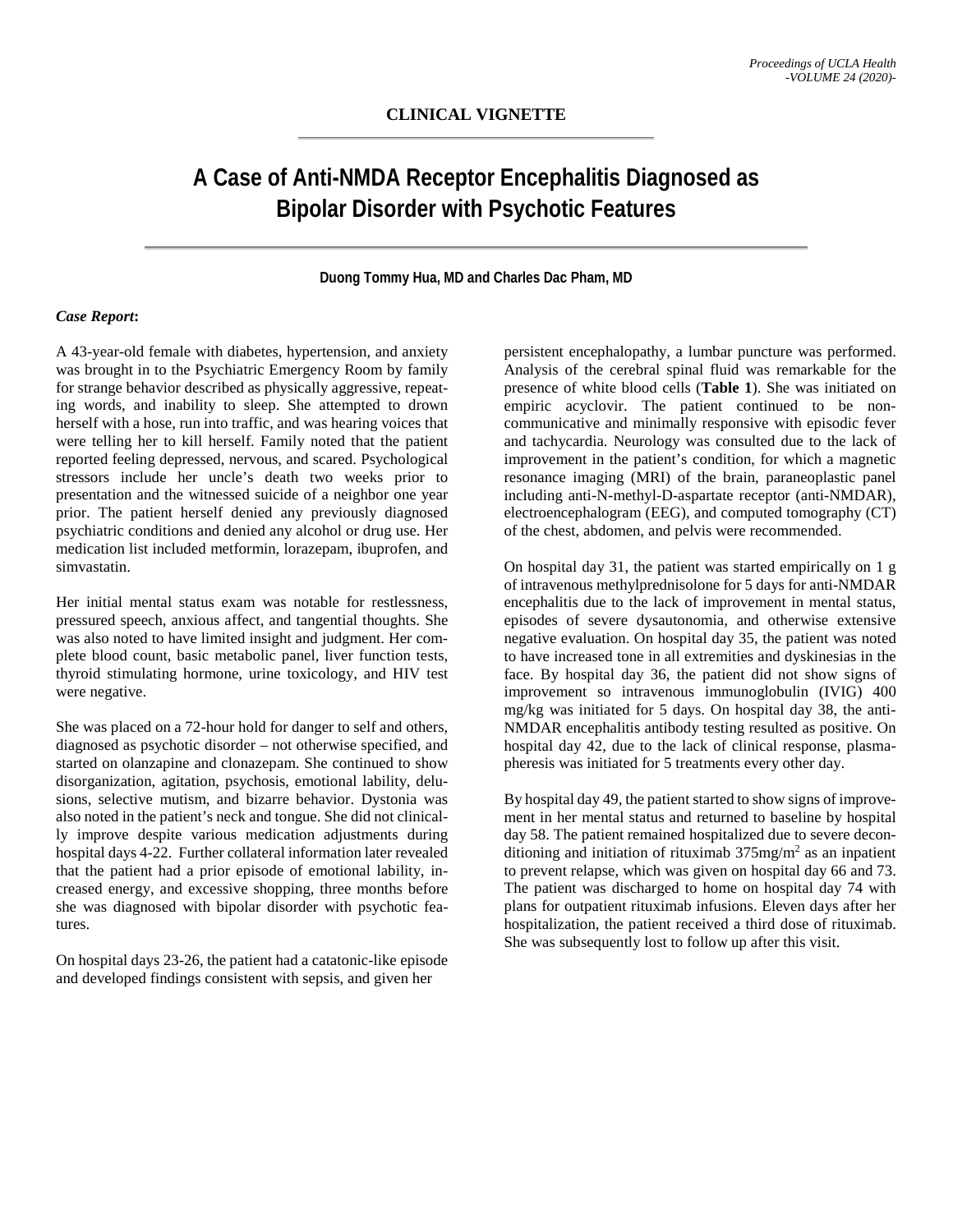**Table 1.**

| 1 avie 1.                     |                                                                                                 |  |
|-------------------------------|-------------------------------------------------------------------------------------------------|--|
| <b>Labs/Diagnostics in</b>    | <b>Result</b>                                                                                   |  |
| <b>Chronological Order</b>    |                                                                                                 |  |
| CT head without contrast      | No acute intracranial abnormalities                                                             |  |
| Lumbar puncture               | $WBC - 16$ cells/ $\mu L$ .                                                                     |  |
|                               | Lymphocytes 96%                                                                                 |  |
|                               | Monocytes 4%                                                                                    |  |
|                               | $RBC - 0$ cells/ $\mu L$ .                                                                      |  |
|                               | Protein - 21 mg/dL                                                                              |  |
|                               | Glucose - 89 mg/dL                                                                              |  |
|                               | Viral encephalitis panel - negative                                                             |  |
|                               | Opening pressure - $14 \text{ cm } H_2O$                                                        |  |
|                               | Gram stain $-$ negative                                                                         |  |
|                               | Culture - negative                                                                              |  |
| Anti-NMDAR antibody test      | Anti-NMDAR antibody (NR1 subunit) – positive (hospital day 38)                                  |  |
| MRI brain with and without    | Hyperintense signal on FLAIR sequence in the posterior aspect of the right cerebellum with      |  |
| contrast                      | asymmetric increased size of the adjacent sulci, suggestive of encephalomalacia and gliosis in  |  |
|                               | the territory of the right PICA                                                                 |  |
| CT chest, abdomen, and pelvis | Unremarkable                                                                                    |  |
| with contrast                 |                                                                                                 |  |
| Paraneoplastic panel          | Anti-Hu antibody – negative                                                                     |  |
|                               | Anti-Ri antibody – negative                                                                     |  |
|                               | Anti-Yo antibody – negative                                                                     |  |
| EEG, 24-hour                  | In the awake state, a posterior dominant rhythm of 6-7 Hz and normal amplitude is present       |  |
|                               | bilaterally. The alpha rhythm attenuates normally with eye opening. There is an excess of       |  |
|                               | generalized theta and delta frequency slowing during the awake state. Normal sleep              |  |
|                               | architecture in the form of vertex waves, sleep spindles, and K-complexes is seen. No epileptic |  |
|                               | discharges were noted. EEG is concerning for severe generalized encephalopathy.                 |  |
|                               |                                                                                                 |  |
| Ultrasound of the pelvis      | Unremarkable                                                                                    |  |

## *Discussion*

About 70% of patients with anti-NMDAR encephalitis may experience a viral-like prodrome, including headache, low-grade fever, malaise, fatigue, nausea, vomiting, diarrhea, and upper respiratory tract symptoms.1-3 Typically between a few days to two weeks, patients begin to develop psychiatric manifestations.3 Patients can present with a wide spectrum of neuropsychiatric features, including bizarre behavior, anxiety, agitation, paranoia, delusions, visual and auditory hallucinations, short-term memory loss, difficulty with concentrating, seizure, decreased level of consciousness, catatonia, diminished response to stimuli, echolalia, dyskinesias (particularly orofacial), choreoathetoid movements, and autonomic instability, including cardiac dysrhythmias and fluctuations in temperature and blood pressure.<sup>1,2</sup> Patients will often be misdiagnosed with a primary psychiatric disorder at presentation similar to our patient.

There is a well-established association of anti-NMDAR encephalitis and teratomas, particularly ovarian teratomas. In a study of 91 female patients diagnosed with anti-NMDAR encephalitis, 56 were diagnosed with a tumor, 53 of which were ovarian teratomas.<sup>1</sup> Another study found that 220 out of 468 female patients with anti-NMDAR encephalitis had an underlying malignancy, 207 of which were ovarian teratomas and 4 of which were extra-ovarian teratomas. Other malignancies that

are rarely associated with anti-NMDAR encephalitis include neuroendocrine, lung, breast, thymic, pancreatic, and testicu- $\ar{1,4}$ 

The diagnosis of anti-NMDAR encephalitis can be difficult, particularly at presentation. Patients are often diagnosed with a primary psychiatric condition, leading to delays in diagnosis. Table 2, which is adapted from a 2016 article by Graus et al,<sup>5</sup> outlines three different sets of criteria to establish the diagnosis of probable or definite anti-NMDAR encephalitis.

IgG antibody testing against the NR1 subunit of the NMDAR receptor is particularly useful for the diagnosis of anti-NMDAR encephalitis. Antibody testing can be performed on the serum and/or the CSF. In one study of 250 anti-NMDAR encephalitis patients, the sensitivity and specificity of antibody testing on the serum was found to be 85.6% and 100%, respectively; on CSF, it was found to be 100% in both sensitivity and specificity.<sup>6</sup>

A normal brain MRI can be seen in 50% of patients.<sup>3</sup> In our patient, hyperintensity on fluid-attenuated inversion recovery (FLAIR) was seen in the right cerebellum. In one study of 100 anti-NMDAR encephalitis patients, 55 had abnormal MRI's with most abnormalities occurring in the medial temporal lobes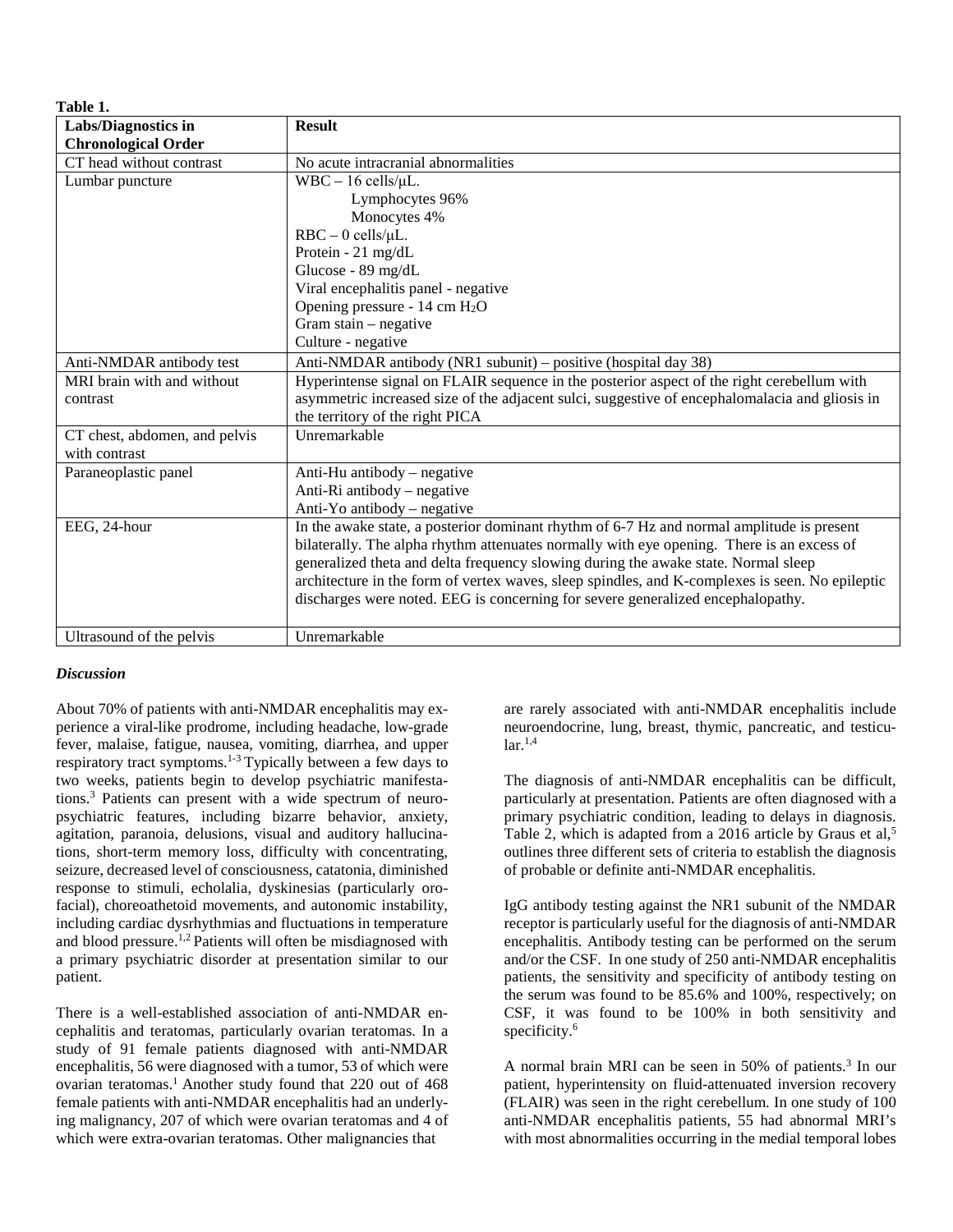(40%), followed by the cerebral cortex (31%) and cerebellum  $(11\%)$ <sup>1</sup>

Lumbar puncture should be performed for CSF analysis in order to exclude alternative diagnoses. Lymphocytic pleocytosis or oligoclonal bands may be seen in the CSF.2 In addition, anti-

Table 2. Three sets of diagnostic criteria (adapted from Graus, et al, 2016)<sup>5</sup>

NMDAR antibody testing can be done on the CSF, which is more sensitive than serum antibody testing.<sup>2</sup>

EEG may show non-specific findings such as diffuse slowing.<sup>2</sup> Slowed activity may be seen in about 77% of patients and epileptic activity may be seen in about 23% of patients.<sup>1</sup>

| Meets all 3 of the following criteria:<br>1. Rapid onset (within 3 months) of symptoms - at least 4 out of 6 of the major groups<br>Abnormal behavior or cognitive dysfunction<br>Speech dysfunction<br><b>Seizures</b><br>Movement disorder<br>Decreased level of consciousness<br>Autonomic dysfunction<br>2. Laboratory studies – at least 1<br>Abnormal EEG – focal or diffuse slowing or disorganized activity, epileptic activity, or extreme delta brush<br>Abnormal CSF - pleocytosis or oligoclonal bands<br>3. Exclusion of other disorders<br><b>Probable Diagnosis</b><br>Meets all 3 of the following criteria:<br>1. Systemic teratoma<br>2. At least 3 of the major group of symptoms (see above)<br>3. Exclusion of other disorders<br><b>Definite Diagnosis</b><br>Meets all 3 of the following criteria: | <b>Probable Diagnosis</b>                |  |  |
|----------------------------------------------------------------------------------------------------------------------------------------------------------------------------------------------------------------------------------------------------------------------------------------------------------------------------------------------------------------------------------------------------------------------------------------------------------------------------------------------------------------------------------------------------------------------------------------------------------------------------------------------------------------------------------------------------------------------------------------------------------------------------------------------------------------------------|------------------------------------------|--|--|
|                                                                                                                                                                                                                                                                                                                                                                                                                                                                                                                                                                                                                                                                                                                                                                                                                            |                                          |  |  |
|                                                                                                                                                                                                                                                                                                                                                                                                                                                                                                                                                                                                                                                                                                                                                                                                                            |                                          |  |  |
|                                                                                                                                                                                                                                                                                                                                                                                                                                                                                                                                                                                                                                                                                                                                                                                                                            |                                          |  |  |
|                                                                                                                                                                                                                                                                                                                                                                                                                                                                                                                                                                                                                                                                                                                                                                                                                            |                                          |  |  |
|                                                                                                                                                                                                                                                                                                                                                                                                                                                                                                                                                                                                                                                                                                                                                                                                                            |                                          |  |  |
|                                                                                                                                                                                                                                                                                                                                                                                                                                                                                                                                                                                                                                                                                                                                                                                                                            |                                          |  |  |
|                                                                                                                                                                                                                                                                                                                                                                                                                                                                                                                                                                                                                                                                                                                                                                                                                            |                                          |  |  |
|                                                                                                                                                                                                                                                                                                                                                                                                                                                                                                                                                                                                                                                                                                                                                                                                                            |                                          |  |  |
|                                                                                                                                                                                                                                                                                                                                                                                                                                                                                                                                                                                                                                                                                                                                                                                                                            |                                          |  |  |
|                                                                                                                                                                                                                                                                                                                                                                                                                                                                                                                                                                                                                                                                                                                                                                                                                            |                                          |  |  |
|                                                                                                                                                                                                                                                                                                                                                                                                                                                                                                                                                                                                                                                                                                                                                                                                                            |                                          |  |  |
|                                                                                                                                                                                                                                                                                                                                                                                                                                                                                                                                                                                                                                                                                                                                                                                                                            |                                          |  |  |
|                                                                                                                                                                                                                                                                                                                                                                                                                                                                                                                                                                                                                                                                                                                                                                                                                            |                                          |  |  |
|                                                                                                                                                                                                                                                                                                                                                                                                                                                                                                                                                                                                                                                                                                                                                                                                                            |                                          |  |  |
|                                                                                                                                                                                                                                                                                                                                                                                                                                                                                                                                                                                                                                                                                                                                                                                                                            |                                          |  |  |
|                                                                                                                                                                                                                                                                                                                                                                                                                                                                                                                                                                                                                                                                                                                                                                                                                            |                                          |  |  |
|                                                                                                                                                                                                                                                                                                                                                                                                                                                                                                                                                                                                                                                                                                                                                                                                                            |                                          |  |  |
|                                                                                                                                                                                                                                                                                                                                                                                                                                                                                                                                                                                                                                                                                                                                                                                                                            |                                          |  |  |
|                                                                                                                                                                                                                                                                                                                                                                                                                                                                                                                                                                                                                                                                                                                                                                                                                            |                                          |  |  |
|                                                                                                                                                                                                                                                                                                                                                                                                                                                                                                                                                                                                                                                                                                                                                                                                                            | 1. Presence of IgG anti-GluN1 antibodies |  |  |
| 2. At least 1 of the major group of symptoms (see above)                                                                                                                                                                                                                                                                                                                                                                                                                                                                                                                                                                                                                                                                                                                                                                   |                                          |  |  |
| 3. Exclusion of other disorders                                                                                                                                                                                                                                                                                                                                                                                                                                                                                                                                                                                                                                                                                                                                                                                            |                                          |  |  |

First line therapies include corticosteroids, immunoglobulins, and plasmapheresis.7 In our case, due to lack of clinical response, we gave all three treatments consecutively, including methylprednisolone 1 gram once a day for five days, then IVIG 30 grams (400mg/kg) once a day for five days, then plasmapheresis every other day for a total of five treatments. The patient started to show response to therapy after seven days from the first plasmapheresis and returned to baseline mentation after twenty days.

Second line therapy options are rituximab or cyclophosphamide.7 In one study, when second line immunotherapy with rituximab or cyclophosphamide was used in combination with first line therapies, there was a significant reduction in relapse.4 In our patient, we initiated rituximab  $(375mg/m<sup>2</sup>)$  in order to help prevent relapse of disease rather than failure of response to therapy. She received a total of three doses. Our plan was to provide a fourth dose of rituximab, but the patient was lost to follow-up.

In one study of 501 patients, 12% had a relapse of disease at 24 months.<sup>4</sup> The median time to first relapse is 20 months.<sup>8</sup> Eighteen percent of patients were found to have severe deficits at 17-month follow up and 47% had made full recoveries.<sup>1</sup>

Among patients being treated for anti-NMDAR encephalitis, mortality is estimated to be 7% at 24 months.<sup>4</sup> Median time from disease onset to death was 3.5 months.<sup>1</sup>

One study developed a scoring system to predict outcomes for 1-year functional status in patients diagnosed with anti-NMDAR encephalitis and included the following significant variables: need for ICU admission, no clinical improvement after four weeks of treatment, no treatment given within four weeks of symptom onset, abnormal MRI, and CSF WBC count  $> 20$  cells/ $\mu$ L.<sup>9</sup> The most important variable was lack of improvement after four weeks of treatment, which conferred an odds ratio of 12.1. Each variable is assigned a point value of one and when added together, provided the anti-NMDAR Encephalitis One-Year Functional Status (NEOS) score. They found that for patients with NEOS scores of 0-1, 3% of patients had poor functional status versus 69% for patients with NEOS scores of 4-5. In our patient, her NEOS score was 2 (no treatment given within 4 weeks of symptom onset, abnormal MRI). Unfortunately, our patient was lost to follow up so we were unable to assess her functional status at 1 year.